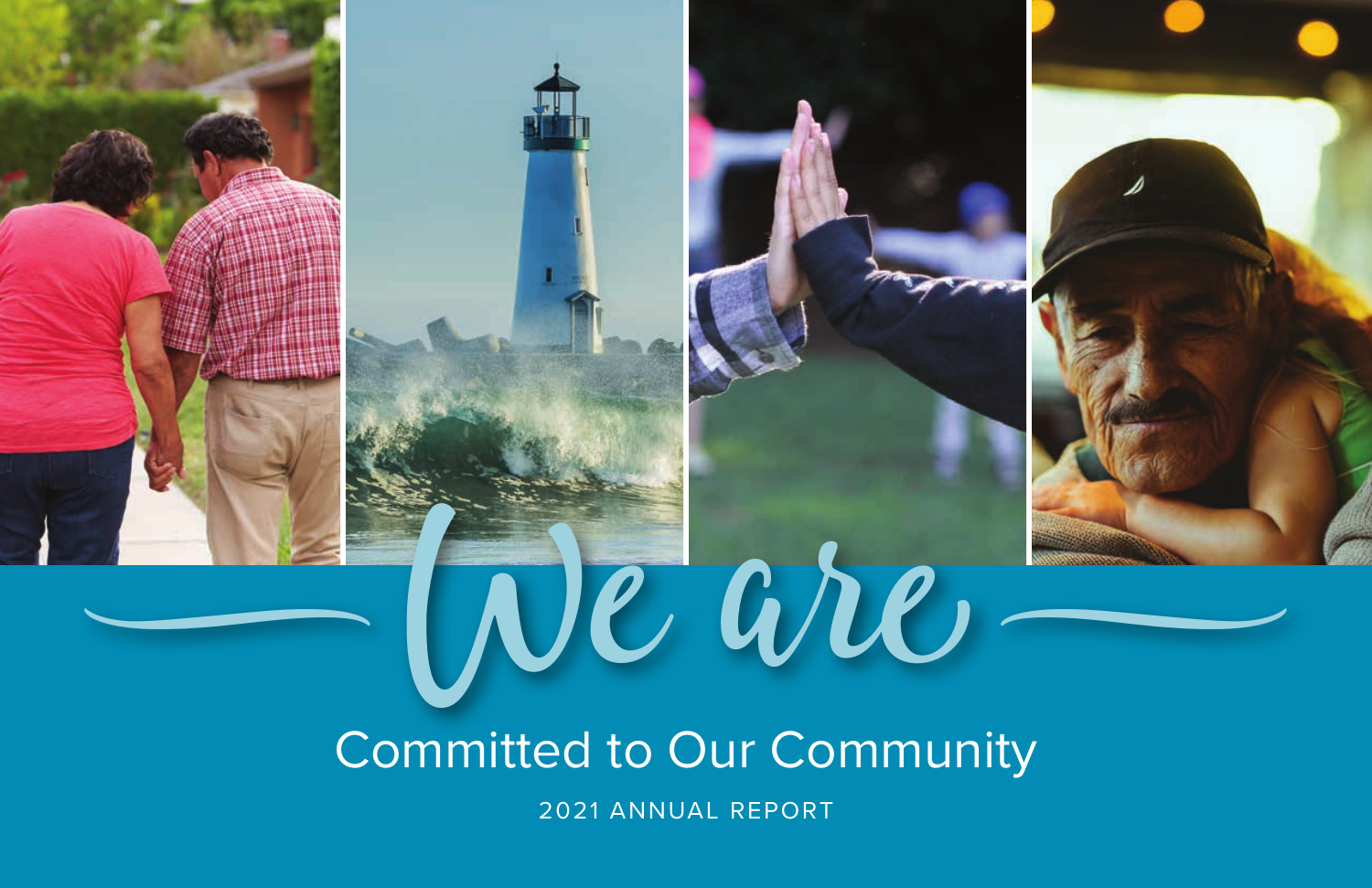

## Our Vision Contents

All members of our community live and die with dignity.

# Our Mission

Hospice of Santa Cruz County honors the choices of individuals and families by providing exemplary end-of-life care and grief support to our community.

- **3** Letter from the CEO
- **4** Board of Directors & Key Program Metrics
- **5** 2021 Financial Results
- **6** Awards & Recognition
- **7** What We Do
- **8** How We Serve
- **9** Donors: July 1, 2020 June 30, 2021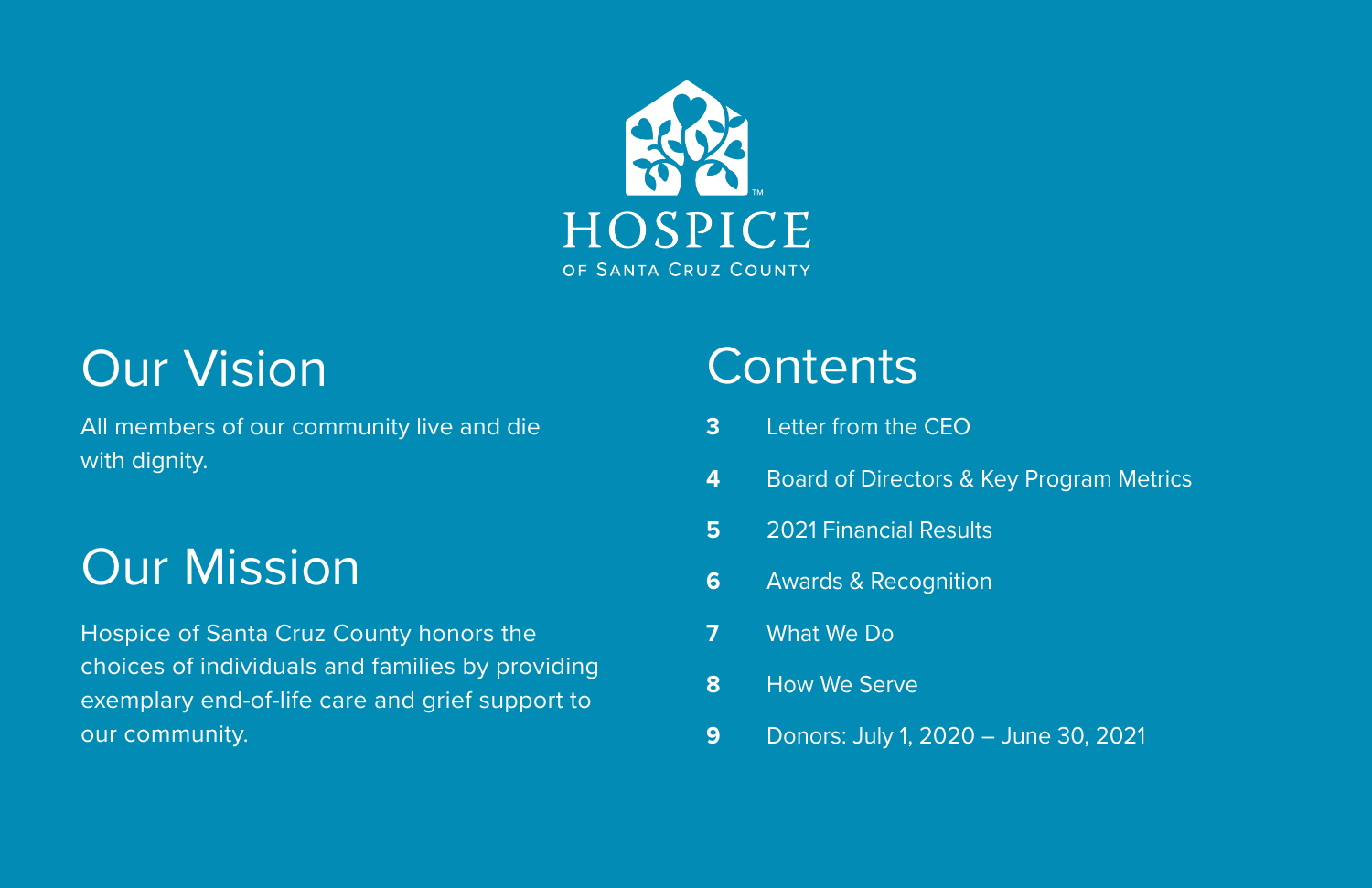### **Leading the Way in Compassionate Care**

When we reflect on the year, it's natural to focus on the many challenges we faced. And yet, we're grateful for the urgent call to discover new ways of being, connecting, and delivering services. Creativity and courage continue to be essential to our ability to provide care, reduce isolation, and promote community wellbeing.

Donning full PPE, our clinical teams visited patients day and night, driven by their deep commitment to our vision that all people live and die with dignity. Music therapists offered familiar songs outside patients' windows, and spiritual care counselors helped family members plan memorial services on Zoom.



Technology made a critical difference. We connected deeply and personally, using it to begin healing our grief and losses. Telehealth visits supplemented our patient and caregiver support, helping families gain confidence in caring for their loved ones. Throughout the year, we received letters from families expressing their gratitude. They buoyed our spirits, beautifully connecting us to the heart of our work.

We know that caring for people at the end of life is a team effort. Thank you for being a part of this care. With your support, we continue to be our community's hospice of choice.

With gratitude, **Cathy Conway, CEO**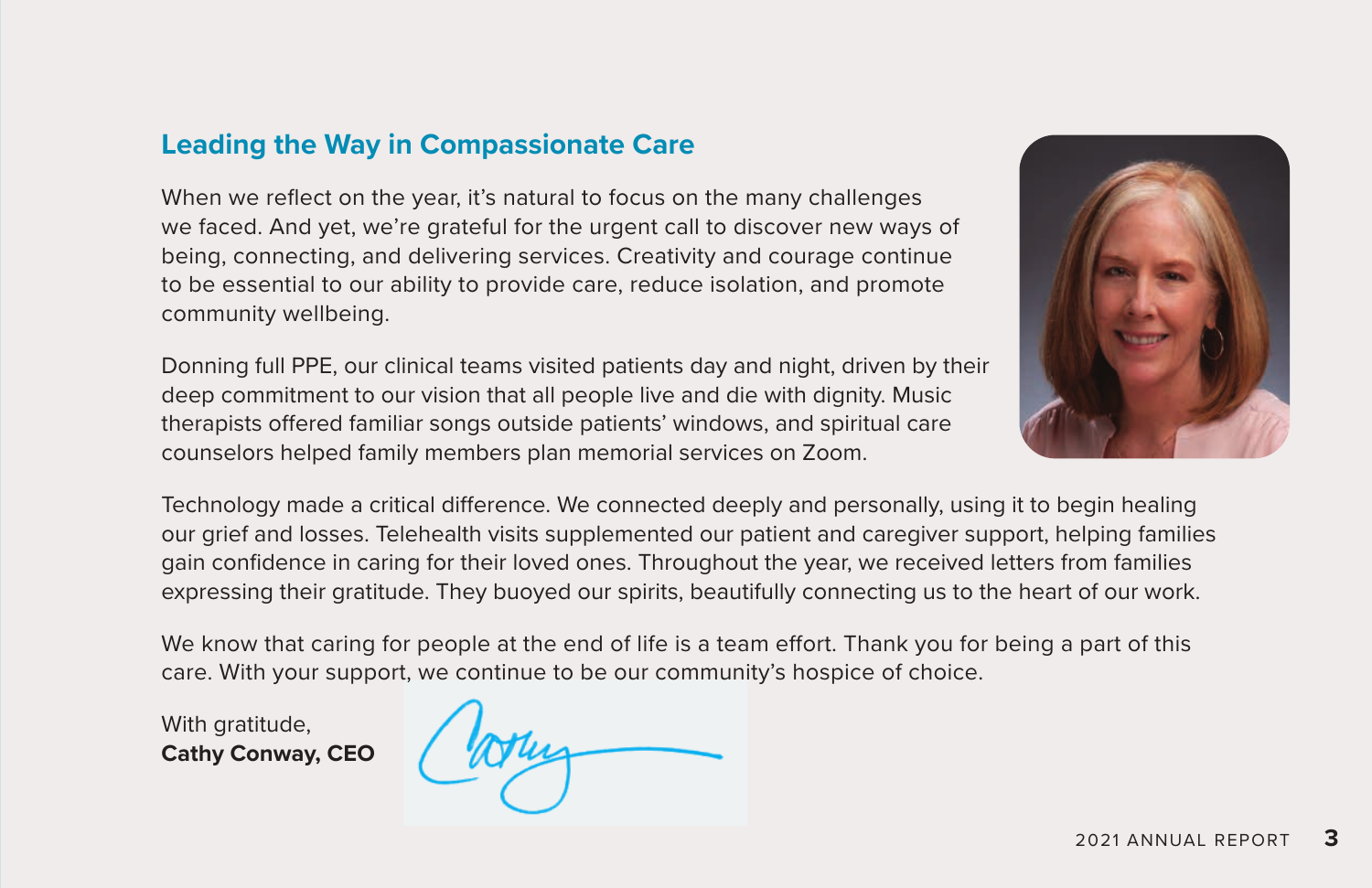

Dedicated to Care

#### **Board of Directors**

**Richard J. Clark** President

**Julia Muennich Cowell, PhD, RN, FNASN, FAAN** Vice President

> **Cara DeSimone Secretary**

**Timothy Ulen** Treasurer

**Bob Kaswen** Immediate Past President

**Holly Alexander Michael Allard Dale Bishop, M.D. Garry Crummer, M.D. Katherine Gabriel-Cox, M.D. Beth Hansman David Kluger Daisy Nuñez Sigolène Ortega, MPH Sharon Tapper, M.D.**

**1,049 Hospice Patients Served**

> **205 Veterans Served**

#### **207 Patients Received Transitional & Palliative Care**

**2,602 Community Grief Support Sessions Provided**

**1,448 Volunteer Visitor Hours Supported Patients, Caregivers, and Families**

**1,161 Music Therapy Sessions Provided**

**1,996 Telehealth Sessions Provided**

**758 Community Education Event Attendees**

**8 Children Received Concurrent Care**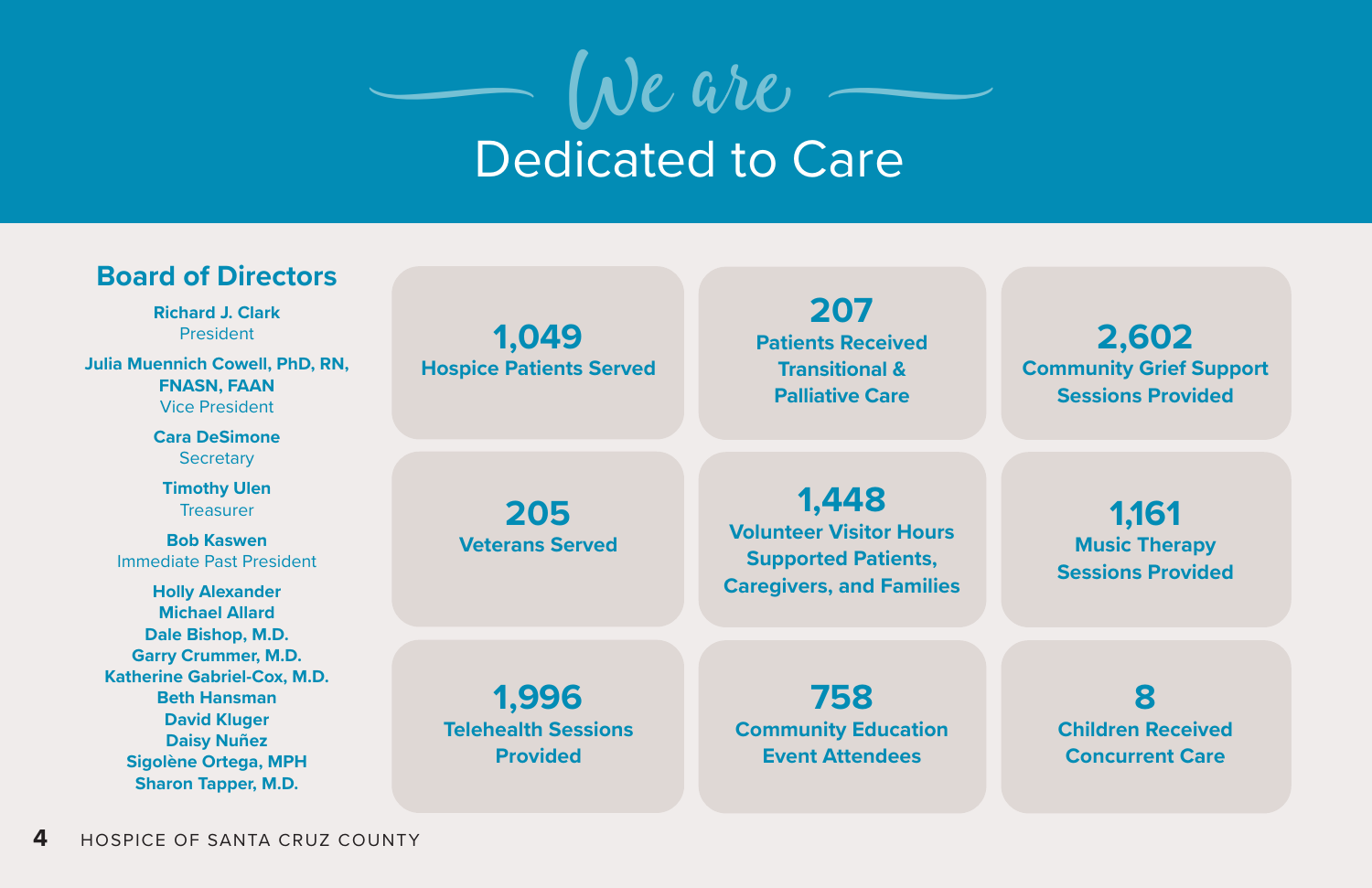

**Our work is guided by our nonprofit mission** to serve all community members and encircle those facing the end of life with comfort, compassion, and expertise. All decisions, strategies, and programs have a singular focus: doing what's best for patients and families by providing exceptional care and guidance. Your extraordinary support helps us navigate the increasingly complex healthcare landscape and provide patient-centered care.

Key Financial Information^ as of June 30, 2021

### **Revenue – \$19,967,153 Expense – \$19,967,153**



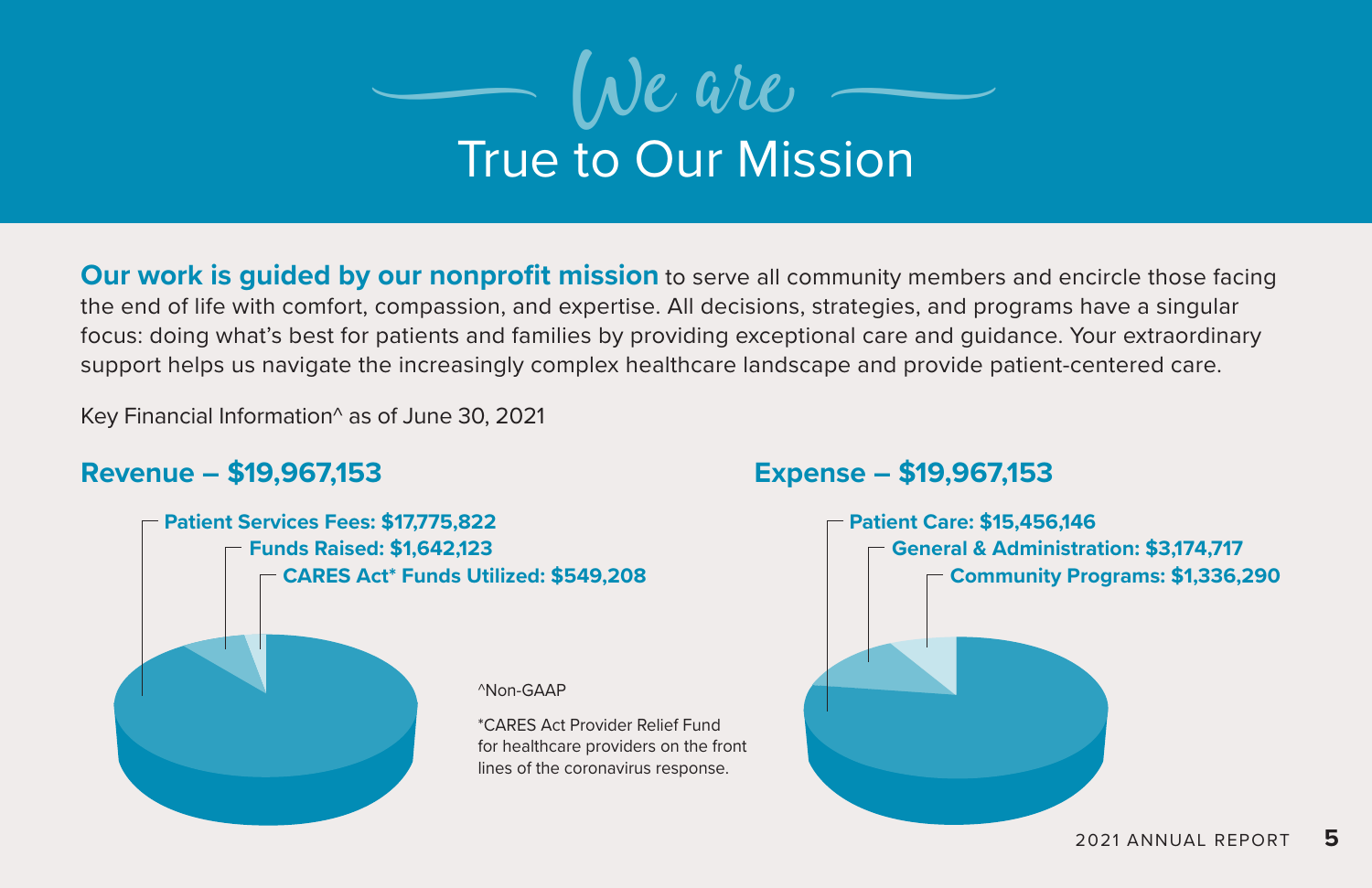

**Our team-oriented approach** is tailored to the patient's needs and wishes. We provide medical care, pain management, emotional and spiritual support as well as address family needs. For the third year in a row, Hospice of Santa Cruz County has been named a Hospice Honors Recipient. This national award recognizes excellence in hospice care from the family/ caregiver's point of view. We scored above the average scores of all the national and California hospices in 22 of 24 quality indicators. Hospice of Santa Cruz County remains the most recommended hospice provider across our community.



#### **2019 2020 2021 AWARD OF EXCELLENCE**

**6** HOSPICE OF SANTA CRUZ COUNTY

Caregivers have cast their votes and Hospice of Santa Cruz County remains the most recommended hospice provider in Santa Cruz County.

### **Key Caregiver Survey Scores**

**96% felt patients were always treated with dignity & respect**

**91% always felt Hospice of Santa Cruz County really cared about patient**

**89% gave Hospice of Santa Cruz County a patient care rating of either 9/10 or 10/10**

**95% would definitely recommend Hospice of Santa Cruz County**

HEALTHCAREfirst's Consumer Assessment of Healthcare Providers and Systems (CAHPS®) Hospice Survey was created to measure the patient experience within Medicare-certified organizations. Evaluation period is October 2020 through September 2021.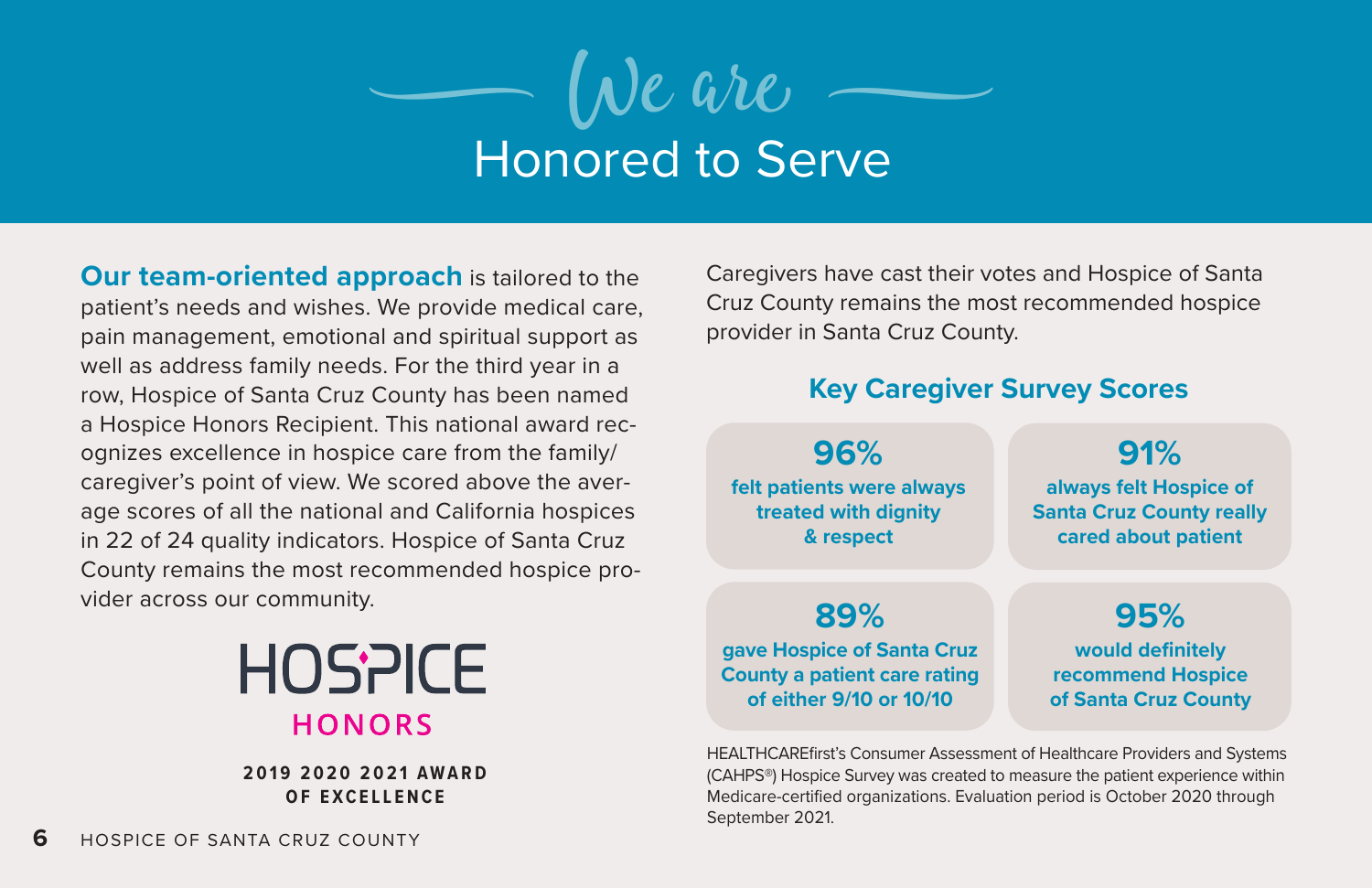# Devoted to the Entire Family  $We$  are

**What matters to you matters to us.** We honor each patient as a unique human being. We focus on honoring the wishes and goals of care for each patient and their family. Beyond core hospice services, we're here to help plan for future healthcare needs, providing palliative and comfort care, concurrent care for medically fragile children, music and pet therapies, and grief support for people of all ages. Your gifts make this work possible.

> *"One of the most wonderful aspects of Hospice is that we know that mom is being watched after and cared for. I don't think I can put into words the sense of relief and happiness that it gives me to know that mom is safe, and all is well." —Silvia*

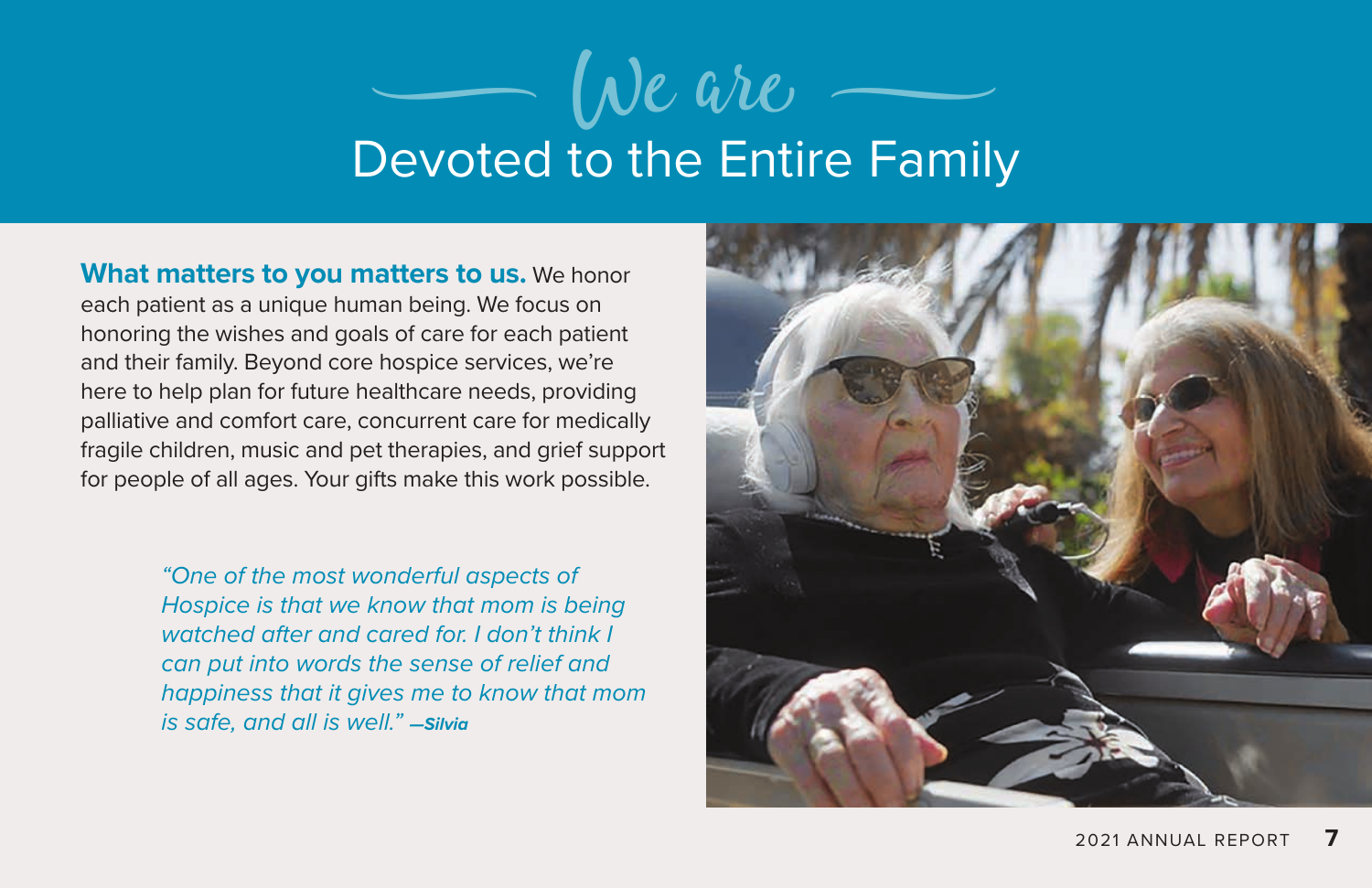# Humbled by Your Generosity De are

**What a year.** When the pandemic surge overwhelmed our community, we never stopped. We evolved. Because you were there for us, we were able to be there for the community in these most uncertain times. Like you, we learned new ways to work, live, and thrive. We brought people out of isolation to safely share and receive support through our Virtual Interfaith Memorial. We gathered for virtual movie nights and book discussions and offered caregivers a music meditation and relaxation session. We shifted our practices to provide care and essential support via Zoom. Your gifts of time, money, and trust made it possible for us to meet each patient and their family's changing needs. Thank you.

> *"Hospice was an unbelievable support to both my parents this year. Without your assistance we would have been lost." —Grateful Family Member*

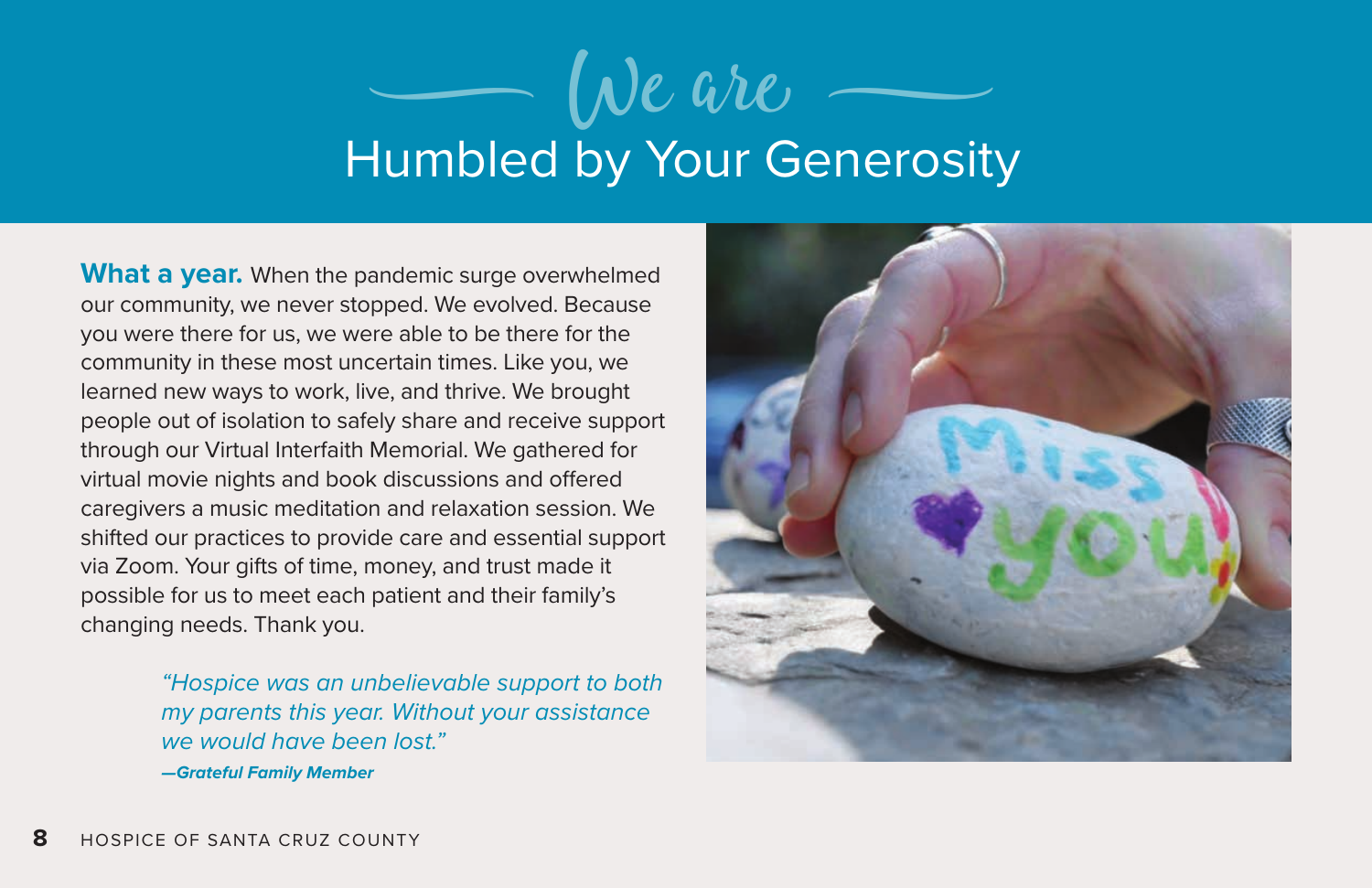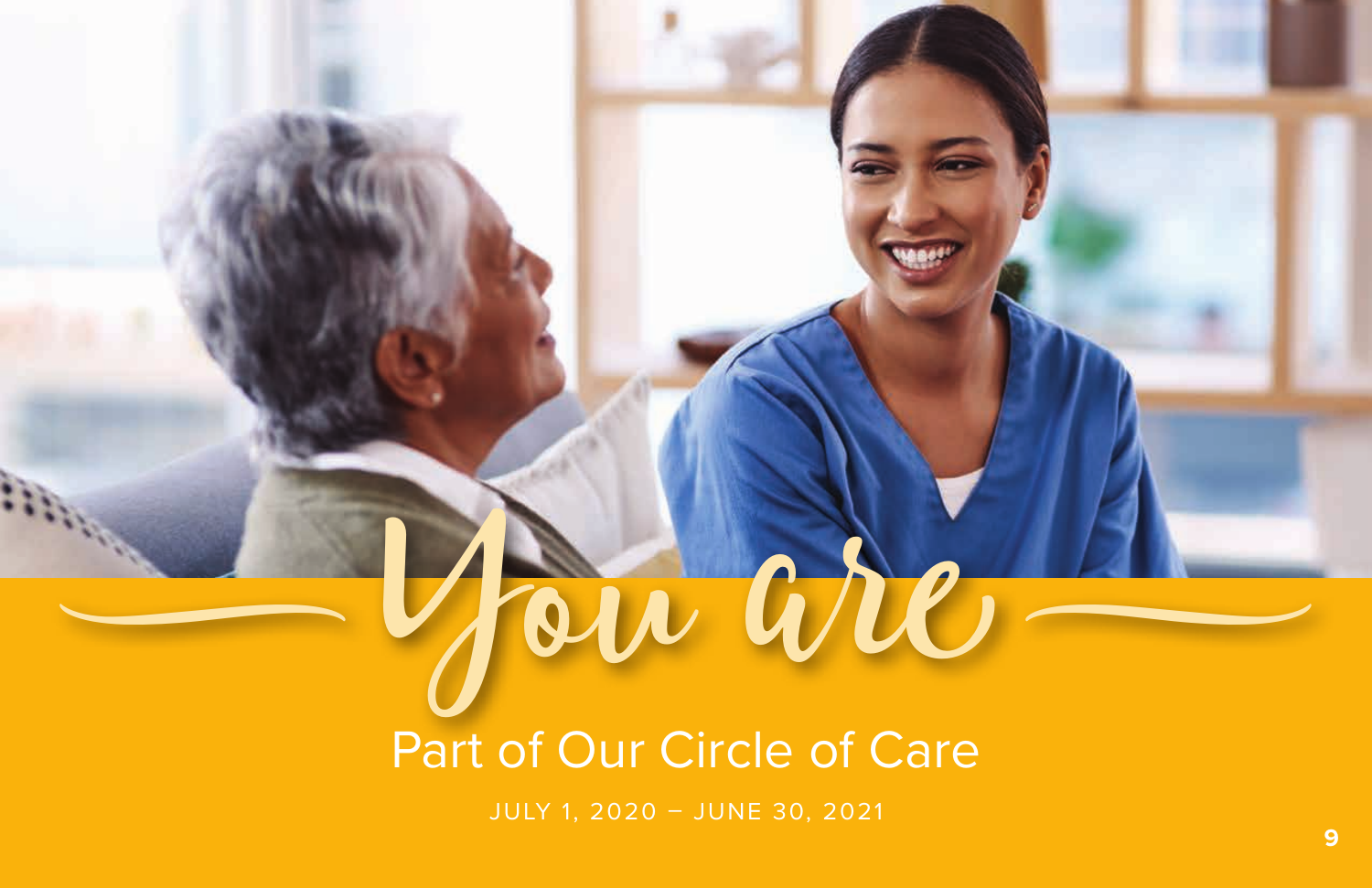### $\overline{\phantom{a}}$ Deeply Appreciated You are

#### **\$100,000 or more**

Jacquie S. Baker Estate William Joy, 2015 Revocable Living Trust

#### **\$50,000-\$99,999**

Community Foundation Santa Cruz **County** Monterey Peninsula Foundation, host of the Pebble Beach Pro-Am

#### **\$20,000-\$49,999**

Anonymous Caroline's Non Profit Thrift Shop Hospice Giving Foundation Mike & Bertie McElroy Quality of Life Publishing Company Mary Solari

#### **\$10,000-\$19,999**

William & Lupe Burgstrom Marian Christensen Chris & Lisa Cook James Doane John & Jerri Hammond Randy & Janet Krassow

Edward Newman Family Charitable Fund Newman's Own Foundation Frank & Zoe Ann Orr Fund Rowland & Pat Rebele Scott Roseman & Jasmine Berke Subaru of America, Inc. Gail & Edgar Thrift Edwin Wood

#### **\$5,000-\$9,999**

Anonymous Mark Chetkovich William J. Codiga Family Foundation Cara DeSimone Eluna Cindy & James Ericksen Chuck & Susan Hawley Leslie Karst Ali & Ellen Khayat John Larse Ned Nemacheck Joan Parker Monica Pielage Pipkin Family Foundation c/o California Community Foundation Penelope Rich Sue Sogard Ginny Solari Mazry TouchPoint Foundation United Way of Santa Cruz County

#### **Angel Circle (\$1,000-\$5,000)**

Holly Alexander Toby & Michael Alexander Michael & Kalena Allard Judith Allen & Susan Seaburg Anonymous Linda Barsanti-Downing & Dwayne Downing Kimberlee & Aaron Bartley Alice Benet Dale Bishop, M.D. Barbara & Jim Black Marilyn & Drew Calciano Camille Chase Dr. Agnes Chien & Dr. Howard Nelson Ceil Cirillo Richard & Ginny Clark Bud & Rebecca Colligan Cathy Conway & Soma Goresky  $\implies$ Freny Cooper

Jim & Deb deDiego Cara DeSimone Donald Dillingham Linda Donovan Mark Donovan Robbie Dunton Herb & Nancy Eder Courtney Faulkner Alicia Flores Katherine Gabriel-Cox, M.D. Margaret Gordon Ken Haber Susanne Harris Kathleen Hughes & Kate McGirr Judi & Philip Humble Marilyn & Keith Humphrey Tim & Pam Humphreys Carolyn Hyatt  $\Rightarrow$ Fred & JoLynne Jones Susan Kamprath Pamela Kangas Robert Kaswen Bob Katz & Leola Lapides-Katz David & Sharon Kluger Rachel Kuo Joyce & Vincent LoFranco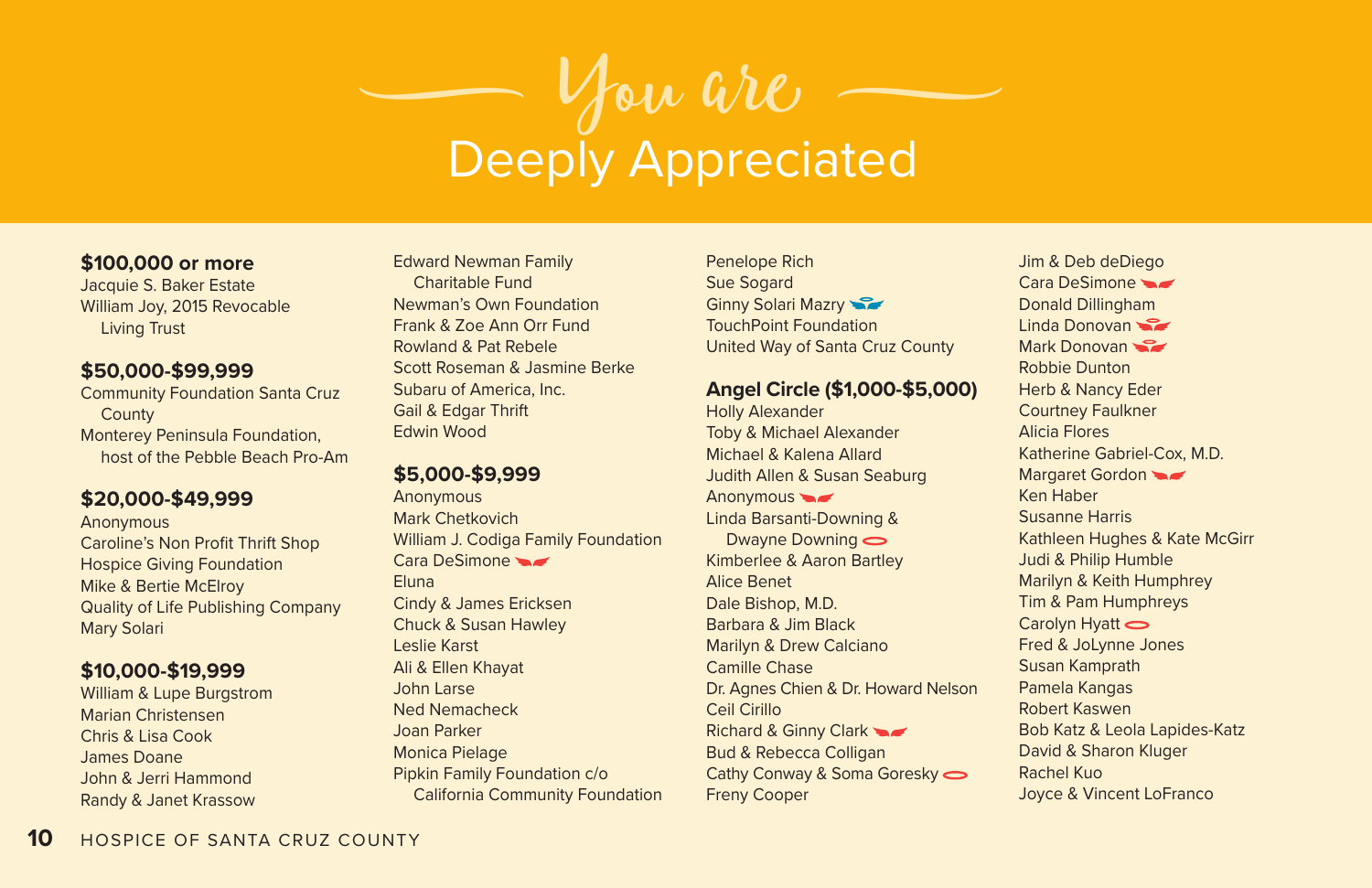Michael K. McCawley Barbara McIntyre Carolyn & PJ Mecozzi Leta Miller Marilyn Miller Julia Muennich Cowell & Earl Cowell Daisy Nuñez Ann Carney Pomper Susan Punches Donna Ramos & Douglas Brouwer ♥ Gloria & Eric Reed Ed & Norma Sacks Karl & Lisa Segnitz Adam & Adina Shore Susanne Short Ruth E. Smith Elaine-Maryse Solari Ginny Solari Mazry Stephanie Suglian Diane Syrcle & Susan Leo Sharon Tapper & James Spiegel Tim & Nicole Ulen Rachel Wedeen Esther Wilson

#### **\$1,000-\$4,999**

Michael Abbett Anonymous Givers Charitable **Foundation** Anonymous Ave Maria Memorial Chapel

The Benevity Community Impact Fund Randy Bertsch Shondeya Beteri Raoul & Celesta Birnbaum Joan Borkowski Lisa Burgstrom Marilyn Cahn Jennifer Cobas Janice M. Cockren William & Cloy Codiga Julie & Alex Conserva Michelle Della Penna Susan Donatelli Jeff & Kim DuFour Diane Edwards Nancy Erickson

Katie Essegian Falcon Trading Company, Inc. The Finkelman Family Charitable Foundation Paula Fischer ♥ Florence Kuo Home Care, LLC Deborah A. Fontaine Joyce Franzman Frontstream Jerry Fryhling E & J Gallo Winery Mary Gaukel Forster Gary Gogol Carolyn & Clark Heinrich JD & Donna Hoye Roberta S. Hunter Cesar Imeri

#### **Our Angel Circle program generates a reliable funding stream vital to our community programs. There are many ways to be a part of it.**

**ANGELS** contribute \$1,000+ annually for three years

- **GUARDIAN ANGELS** contribute \$2,500+ annually for three years
- **PEDIATRIC ANGELS** invest \$5,000+ annually for three years to support our Concurrent Care for Children program
- **PERPETUAL ANGELS** are all-in with an annual \$1,000+ gift in perpetuity
- **PERPETUAL GUARDIAN ANGELS** donate \$2,500+ each year in perpetuity

*(Continued)* **Friends of Hospice Donors If you're inspired to give in this way, contact Sigfrid Garman sgarman@hospicesantacruz.org**

Sara & Tom Karn Jean & Ed Kelly Foundation Susan & Matt Kluger Lynn Knox ♥ Randy Komisar & Debra Dunn Harold LaFont <sup>●</sup> LaHaye Family Fund Bonnie & Bob Lange Loewenstern Fund David Longshore Merrilyn Marker Claudia Marshall Mary Maselli Carol Maynard Mary Ann McCamant Linda Moore George & Linda Moran Glenda Murray Native Daughters of the Golden West Pamela E. Nelson Network for Good Richard Palm Les & Nini Pelio Janet Perry Shirley & Howard Pickle ♥ Anne Rogers Andy & Gary Rowe Harry Rowe Ray Rowell Santa Cruz County Bank ♥ James Scalsas Scotts Valley Host Lions Club Sharanam Foundation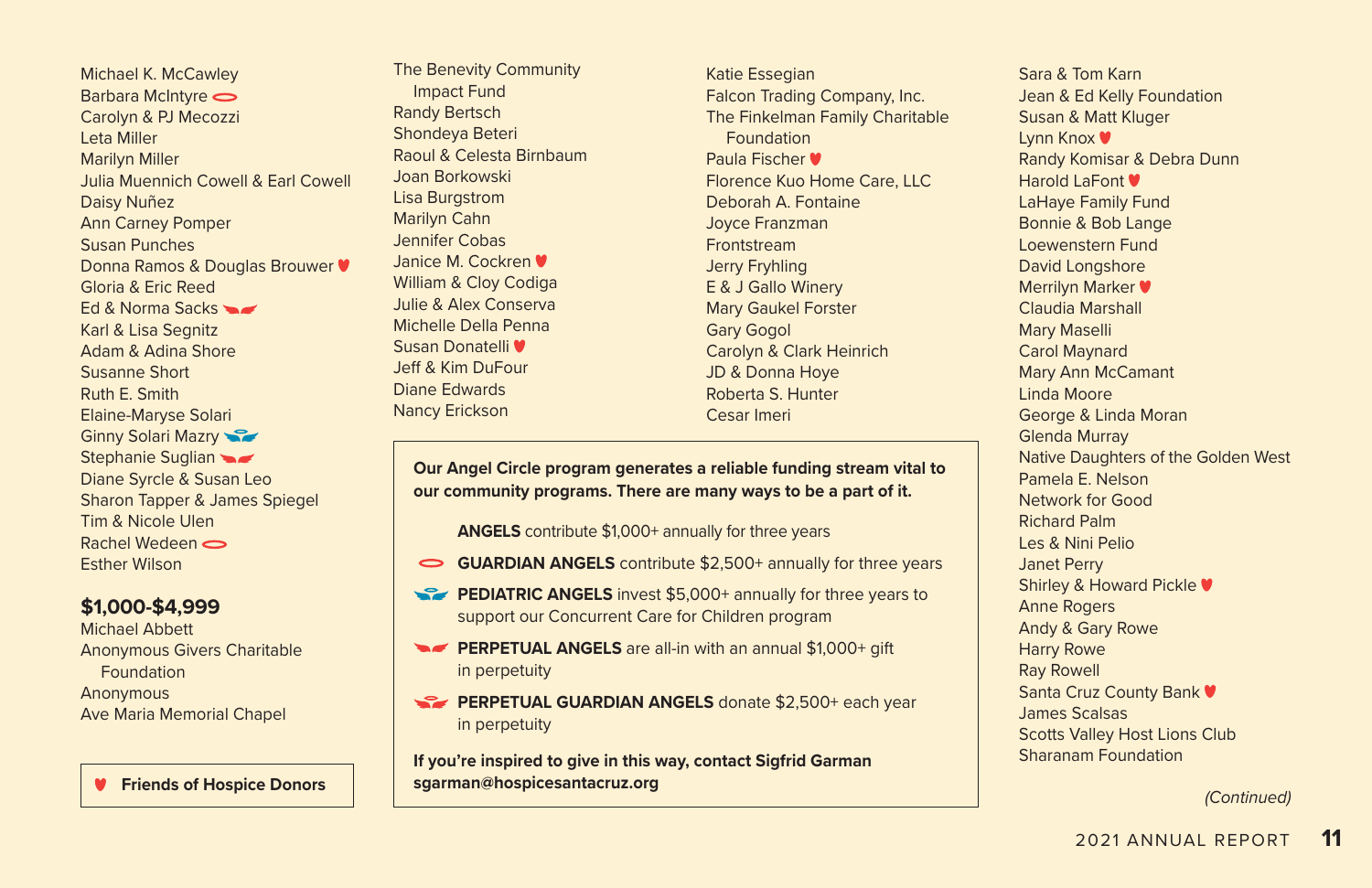#### **\$1,000-\$4,999 (continued)**

Sigma Alpha of Omega Nu of Santa Cruz Carolyn Stephensen Robert Stolich Lynda Streeter Sutter Health **V** 

Keri Swenson Mark Tarantino Michael Ulwelling April Vollmer Nancy & Hank Wempe Suzanne Wilson George & Lois Wolfe Marian Zeidler ♥

#### **\$500-\$999**

Aromas Bible Church Dean Austin Yong Bai Clifford Barrett Theresa Bush Ann Butler Karen & Joe Calcagno Frank & Susan Capurro Debby Carroll City of Capitola Congregational Church of Soquel Women's Fellowship John Cook Tom Cooper Renwick Curry & Nancy Knudegard Sudhir Dass – Perfect Lotus Fund Beverly Douglas Bob Early

Donelle Ehritt & Don Gartner ♥ Geoff & Sandy Eisenberg Dianne Field Kelley Filbin Kathy & Bill FitzGerald Anne Friscia Susan Gorsky Matt & Beth Hansman William Henning Ann & Bob Hestand Sally & Frank Hewitt Danny Hill Sylvia Holderman Thomas Holland Laurie & Peter Hunkel Darrell Johnson Glenn Joy & Kathy Willott Terry Karima Patrick Kelleher Pat Krueger Karen Kulvin Camille & Bruce Laclergue Jane Lear-Myers Thomas A. Lehrer Betty Leonard Trust Richard Linzer Eleanor Littman David Logan Gerry & Bonnie Lund Joe Marvin Maureen McLean Dee McRobie Michael W. Milward & Ellen Vogt Helen Mitchell Pam Moriarty

Linda Murphy ♥ Kelly & Maria Nesheim Ms. Amy R. Newell Rebecca Nolan Vincent & Anna Oberst Martina & Will O'Sullivan Tom Patten Helen Pera Rhonda Peters Murray Plumbers, Steamfitters & Refrigeration Fitters Ann Carney Pomper James Poth Cindy Ranii & Shelly James Philip Rice Elio & Joy Rodoni Dorothy Ruby Cherri Rupert-Canfield Frank & Carol Saveria Ruth & Walter Schillinger David Searle-White Bill & Brigid Simpkins Barbara & Ron Sissom Brian Standsbury Lila Steiner Lawrence Tartaglino Jan Taylor Kent Thompson, M.D. Donald D. Wacks Nicholas West Thomas Windsor

#### **\$250-\$499**

David & Carla Adams Mahlon Aldridge Don & Lynne Allegri AmazonSmile Foundation Ed & Kathy Banks Mary Bannister Marilynn L. Bastian Tandy Beal & Jon Scoville James Bennett Patricia Blanchette Lillian Bombardieri Gary Bonanno Sue & Michael Brandy Francie Brewster & Judy Galvan Bright Funds Member Donation Ann & Perry Brohmer Dr. and Mrs. John C. Brokaw Margaret Brose Mindi & Paul Broughton Michael & Elsie Brown W Perry Bryant John & Valerie Burke Penelope Carless Sara Cassady Brian Cayton Teresa Chapman Terryl Cleary Tamyra Code Rice Yvonne Coombs Teresa Corwin Michael & Theresa Coyle Gerald Cummings Cypress Ag Consulting Kelly Davis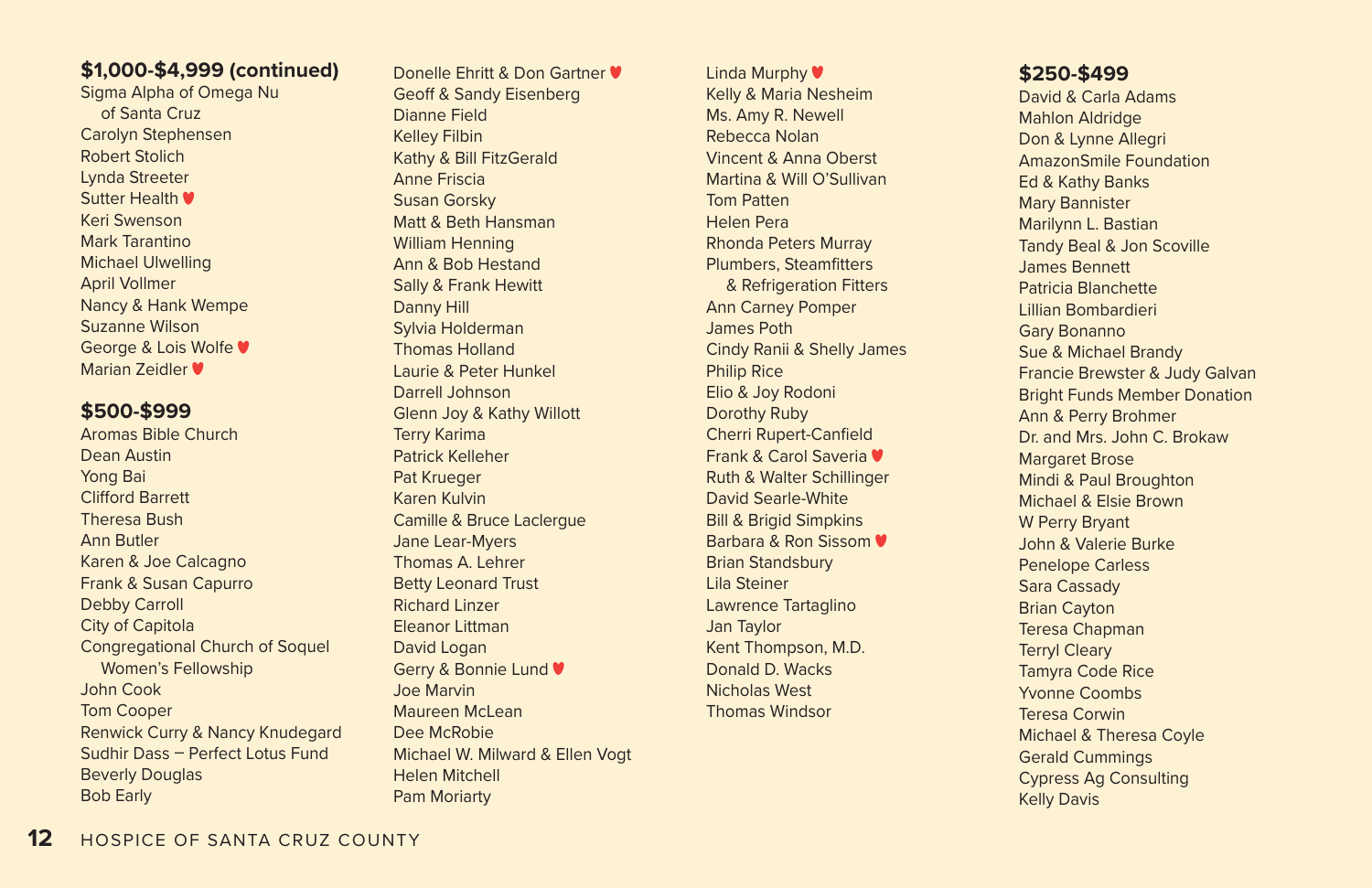Deirdre Devlin Laura Diem Nancy Dilloughery Sharon Dirnberger Steven & Laurie Dobler Larry & Kathleen Dubia Susana Dutro Jennifer Eisele Ann English Michele & Peter Estrin-Gelblum Daniel Facciola Bonnie Faraola Jack Farr Renne Fleming Elizabeth Fohs Deo Frutuoso Jean & Pete Gergen Steven Goldblatt Green Mountain Foundation/ Maple House Kathilie Gruggett Paul T. Hanson Harper Street Ink Amy Harrington Marla Henry Richard M. Hough Dorothy Hyde Marilyn Hyde IBM Employee Services Center Mary Ellen Irons Matt Jackson Chris & Karen Johnson Joy Family Foundation Mark & Sharon Jurach Susan Kerr

Janet King Lynn Krueger Karen Kurokawa Terrie Landini Sam Lazarakis Cornell & Bill Littell Benjamin & Ilse Lopes Merrill J. Malvini Michael & Kimarie Manfre Frank McGuire Nancy McNulty Chuck Michaelis Deborah Milner Janice Mitchell Monterey County Regional Fire District John & Judy Moore Martin Morey Susan Mullin Joyce Muse Aryeh Nanas Gary Nelson<sup>V</sup> Robert Nelson Bruce & Kris Neustadter Lisa Noble Lance Nottle Steve Oneto Nancy Orr-Depner Zane & Holly Ota Randy Parker Greg Pavlovich Elizabeth Payne Glenn & Joyce Pearce Dianne & Stephen Pereira Florence Perry

Peter Pozanski Carl Primavera The Progressive Insurance Foundation Patricia Quinn-Williams Chris Portor Patricia Reinecke Ziggy Rendler-Bregman & Jesse Bregman Robert Ridder Sylvia Rogers Lucy Romero Mark & Karen Sambrailo Judy Scarabello Rhonda Schlosser Seascape Women's Golf Club Alison Lynn Slymen Cheryl Smelt Gary & Barbara Smith Sheila Smith Shirley & Jim Spain Berdell & Mike Spellman  $\blacksquare$ Sherri Spencer Howard Spruit Malio Stagnaro Arlene Steele Samuel & Patricia Stevens Ellen Stuck Tom & Sally Suchevits Nancy Talley Vicky Tamashiro Stan & Fran Taylor Jan & Fred Tomlinson Judy Treuge Irma R. Vega Leon Ventura

Claire Vilhauer Vilhauer Family Trust Mark & Nancy Wainer Tim Wainer Dick & Phyllis Wasserstrom William B. Weston, Jr. Sheila Wickens & Roger Bach Linda J. Wilshusen & Rock Pfotenhauer Susan Lisa Winblad Nelson Mike Wittmann Robert Woodruff Donna Ziel

#### **Circle of Care**

Leslie & Richard Andrews Gerald Brown Mary Caravalho Barbara Collins Carol Ferris Ken Helms & Kimberly Hallinan Mary James Lynne Lundy Cynthia Margolin & Michael Bentzen Kerry Njust Sigolène Ortega Ann Russell Jana Thomsen Earl White

**Members of the Circle of Care participate in the convenience of monthly giving.**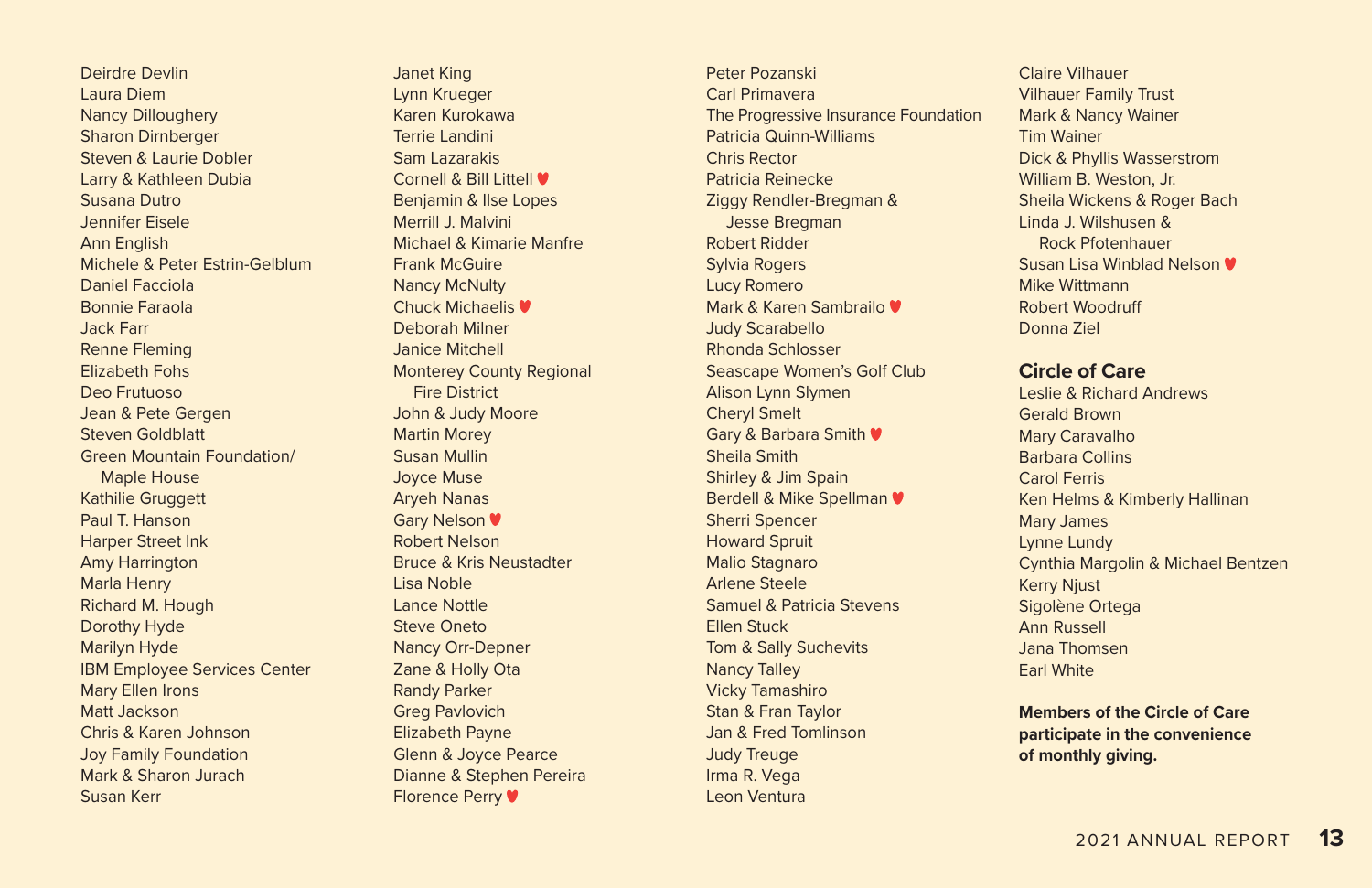#### **Legacy Circle**

Richard & Lani (Snyder) Adams Toby & Michael Alexander Judith Allen & Susan Seaburg Rosemary L. Anderson Anonymous Anonymous Anonymous Susan Brooks Lynne Caldwell Dr. Agnes Chien & Dr. Howard Nelson Leah Clark Richard & Ginny Clark Cathy Conway & Soma Goresky Mary Culley & Scott Smith Cara DeSimone Sharon D. Dirnberger Susan Donatelli Linda Donovan Herb & Nancy Eder David & Babs Farrell Ronaele Findley Wilma Gawthrop Margaret Gordon Kathleen & Kent Grave Ken Haber Amy & David Harrington Ann & Bob Hestand Kathleen Hughes & Kate McGirr Pamela Kangas Marcia Keith David & Sharon Kluger Cynthia Margolin Louise McKenna

Pamela E. Nelson Sharon Parker Ann Carney Pomper Susan Punches Alan Ritch Ed & Norma Sacks Kathie Sinor Ginny Solari Mazry Stephanie A. Suglian Trust Diane Syrcle Gail Thrift Monte Tudor-Long Rachel Wedeen George & Lois Wolfe

**Members of the Legacy Circle have named Hospice of Santa Cruz County in their will or estate plans to ensure exceptional care for generations to come.**

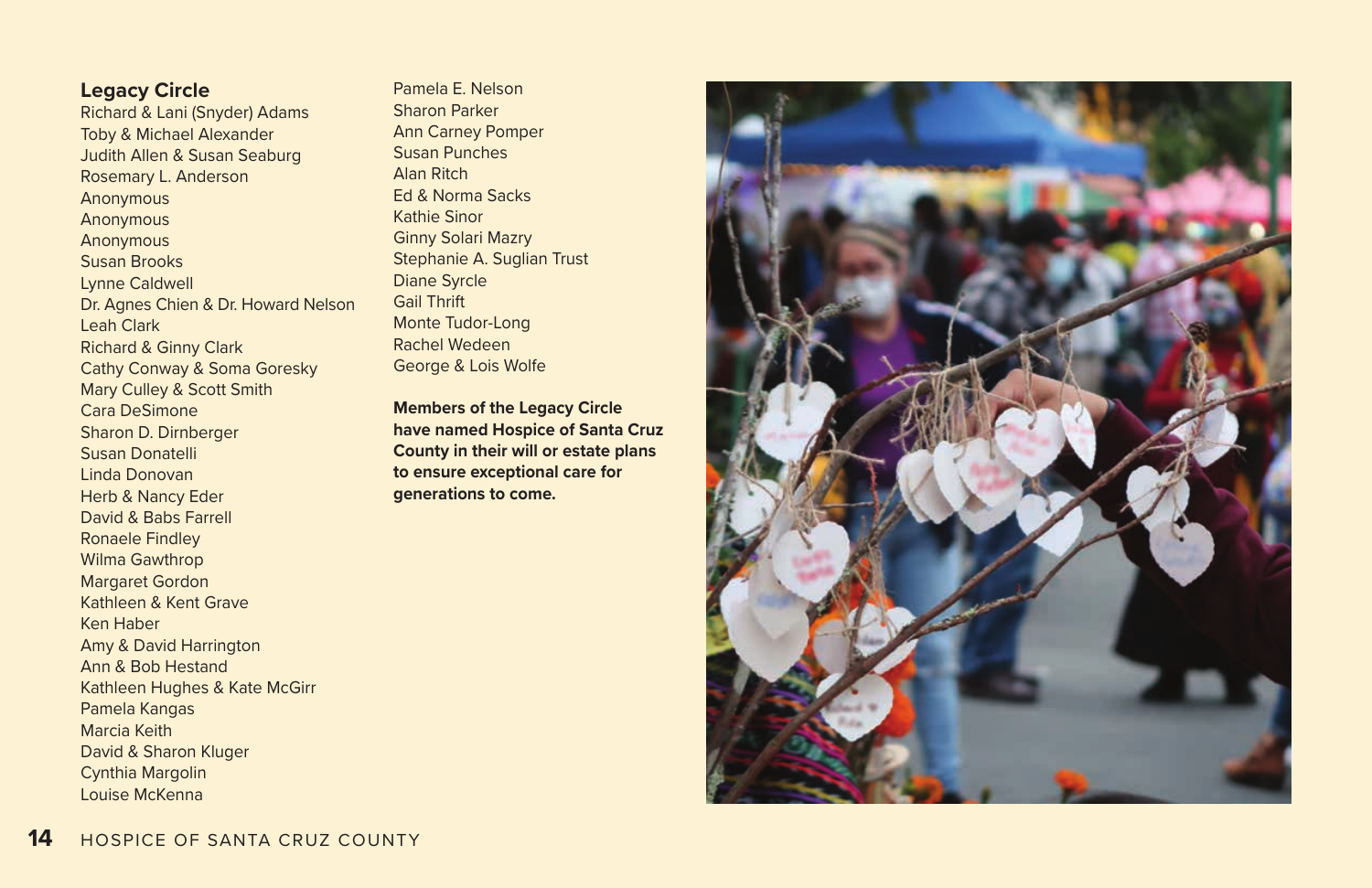

**Thank you!** Hospice of Santa Cruz County is filled with appreciation and gratitude for you. Your generosity allows us to care for community members who have serious and life-limiting illness, to support them through the end of life and to comfort their grieving families. We are proud of the compassionate, expert care our teams provide and the courage and professionalism they

demonstrate each and every day. We are thankful for the healthcare community, and their partnership, in referring patients to us for their end-of-life care needs, allowing us to provide dignity and respect when it's needed most. We couldn't do this work without your ongoing support and contributions.

**The Mary & Richard Solari Center for Compassionate Care 940 Disc Drive Scotts Valley, CA 95066** (mailing address)

**The Borina Family Center for Compassionate Care 65 Nielson Street, Suite 121 Watsonville, CA 95076** 

**831 430 3000**

**www.hospicesantacruz.org**